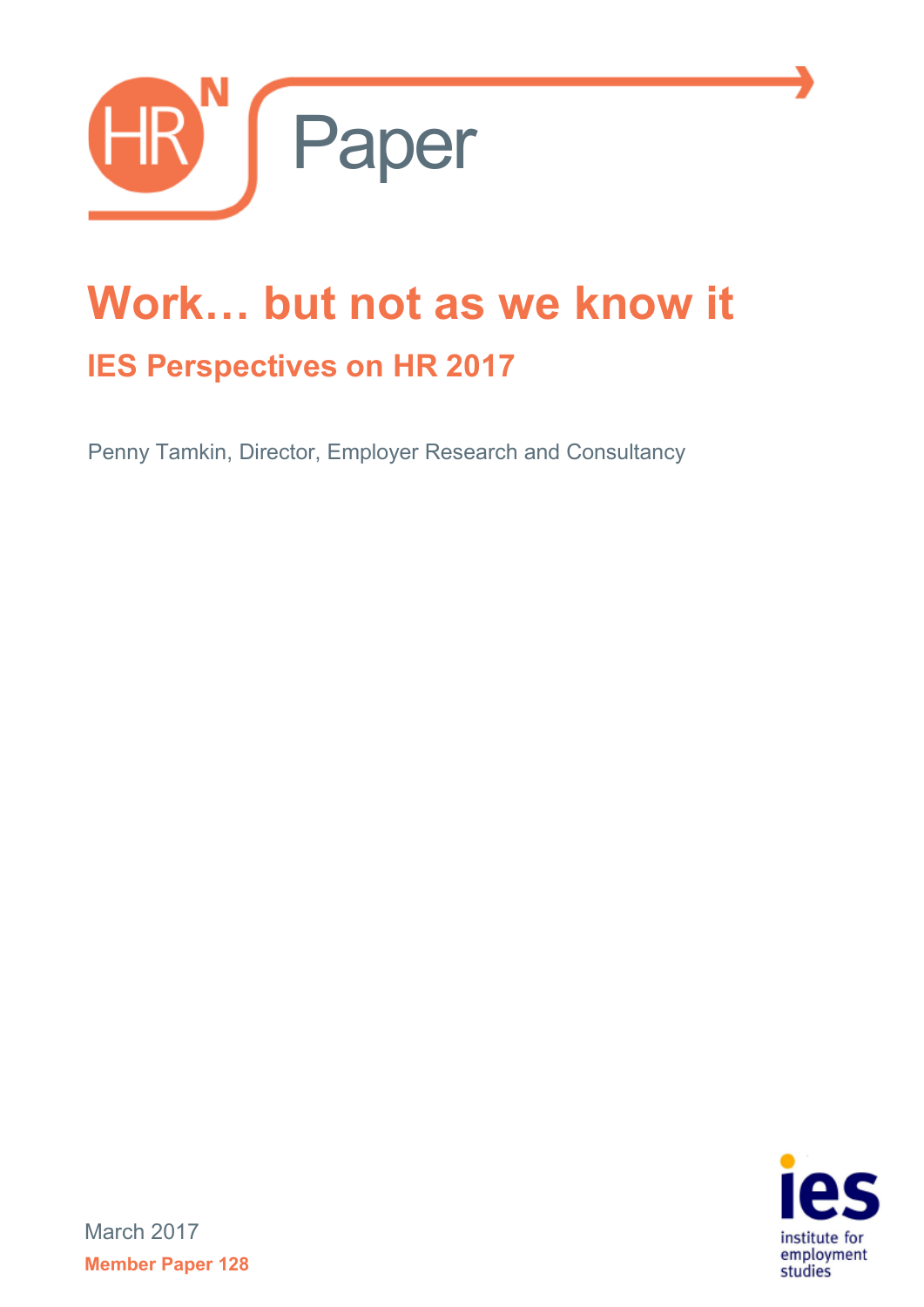New forms of work have been occupying media recently and rarely in a good way. The Uber<sup>[1](#page-1-0)</sup> and gig<sup>[2](#page-1-1)</sup> economies both presage a major change in how we think about work. There has been considerable concern that these shifts will dismantle some of the gains in employment rights and securities that we take for granted. And it is true that employment legislation is playing catch up.

## **What is it?**

Unhelpfully there is no commonly accepted definition of new forms of work (or nonstandard work, as it is also known). It is often taken to be that work which is *not* full-time permanent contract work. But that throws large numbers of part-time but securely and permanently contracted workers into the pot (eg OECD, 2016). A common focus is on the self-employed but even here, there are those such as franchisees who sit at blurry borders. More recently, the interest has grown in what might be termed 'platform work' ie that which is facilitated by online platforms, which 'provide marketplaces for goods, services and information delivered both physically and digitally' (Ibid., 2016). This is the classic Uber and gig economy territory. Within this broad area, JP Morgan Chase Institute (Farrell and Greig, 2016) distinguishes between labour and capital platforms with the former such as Uber or TaskRabbit, connecting customers with independent workers who perform discrete tasks and the latter, such as eBay or Airbnb, connecting customers with individuals who rent assets or sell goods peer-to-peer. The split by OECD into physical and digital, and the split by JP Morgan into labour and capital, overlap; the former focuses on how the transaction is made, the latter on what is being transacted.

Arun Sundarajan (2016) places the source of this crowd-based economy at the feet of the iPod – an innovation that created a mass market digital product developed for consumers rather than business or government and which spawned a revolution in product development to meet the needs of the consumer.

There are other feet at which Uber and such can be placed: the surge of technology that enables the digitisation of markets. The operators of online platforms have facilitated a tectonic shift in our work worlds, enabling individuals to compete with firms in the delivery of goods and services. As the OECD (2016) has pointed out, lowering entry barriers to sell directly to clients facilitates individual service provision by those who

-

<span id="page-1-0"></span><sup>1</sup> Often referred to as the 'sharing' economy, which is defined by Oxford Dictionary (2017) as 'An economic system in which assets or services are shared between private individuals, either free or for a fee, typically by means of the Internet.'

<span id="page-1-1"></span><sup>2</sup> Defined by the Financial Times (Hook, 2015) as '*The freelance economy, in which workers support themselves with a variety of part-time jobs that do not provide traditional benefits such as healthcare.*'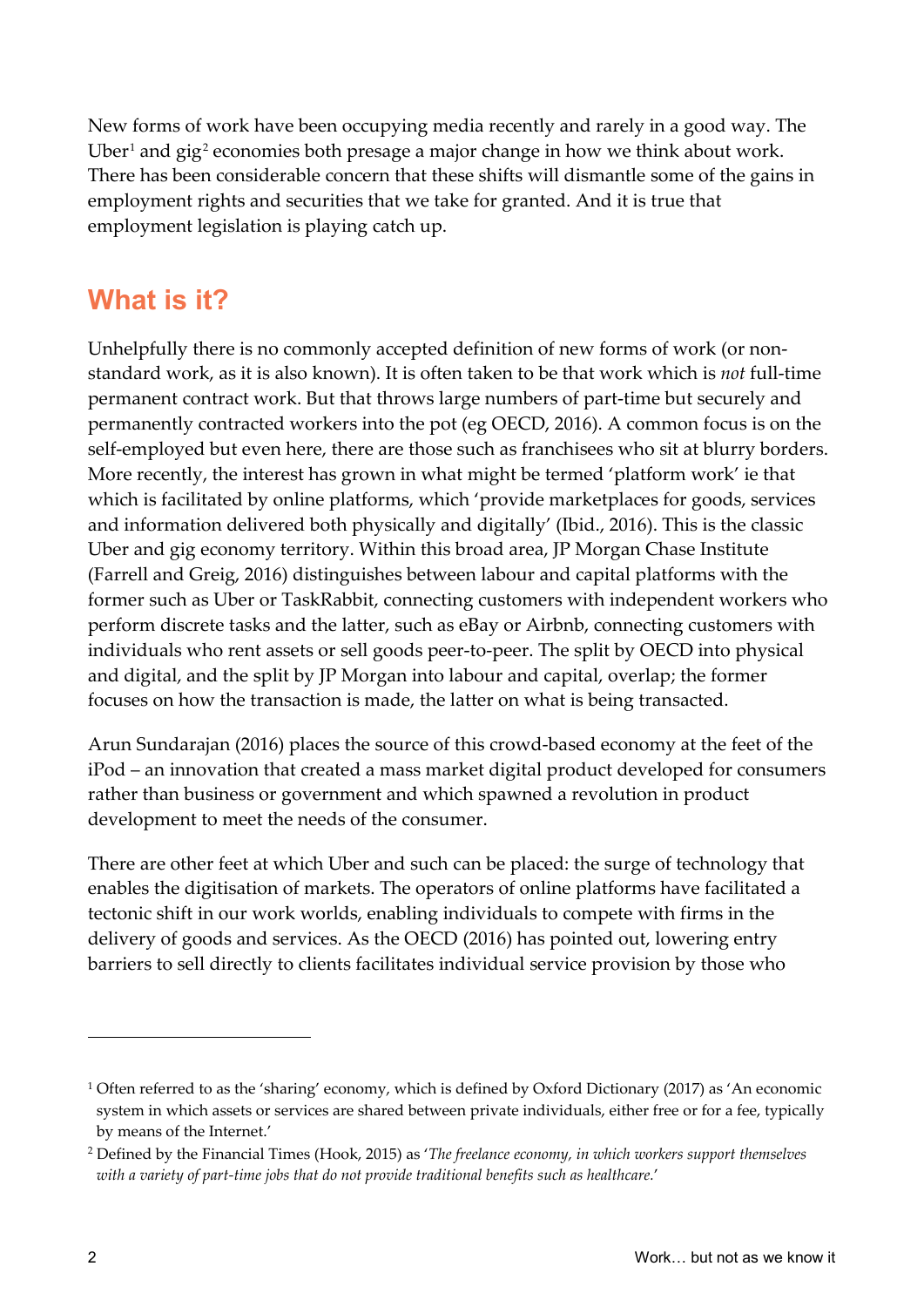work on a temporary or irregular basis. What is interesting is that the increase in demand for individually provided services has included those which are delivered locally (*physically*) – like accommodation, transportation, handyman or personal services, and those which are delivered remotely *(digitally)* – like administrative support, graphic design, data entry or programming. The brave new world is not just about the possibility of contracting with someone the other side of the world, but also with someone just around the corner.

This suggests that new technology has facilitated not just the growth of online platforms, but also service provision by individuals who in many cases work on a temporary or irregular and part-time basis. Online platforms have also facilitated the monetisation of personal assets; most notably homes and cars. For most people these are expensive and underutilised forms of sunk capital and therefore the opportunity to use them to generate additional income, and thereby sell services more cheaply than established providers, has proved to be attractive.

#### **What are we scared of?**

For the moment at least, the Uberisation of work feels unstoppable. OECD (2016) analysis of registered users on Upwork and Freelancer, for example, shows exponential growth since 2005 from around 2.5 million to over 35 million and Devlin (2016) shows that London's gig economy has grown by 72 per cent since 2010.

This surge not only threatens to reverse the world order regarding rates of selfemployment (developing economies tend to have much higher rates of self-employment often because there are no alternatives to consider (eg ILO, 2015)) but also exposes the assumption that globalisation works to the ultimate good of all economies. Whilst countries with low wage costs tend to experience a growing export trade, and this fuels faster economic growth (the east has done well from this trend), mature economies have seen their manufacturing base contract and the loss of jobs has fuelled discord.

And whilst there might be global winners and losers for such trends there are also individual winners and losers and these differences can cleave societies (as the UK saw in the aftermath of the EU referendum). Unsurprisingly, researchers have found that those who feel less deprived and who perceive globalisation as an opportunity are significantly more likely to hold a warm view towards the EU (Teney, Lacewell and De Wilde, 2014).

So the Uberisation of work and the gig economy sit within the wider globalisation context. As digitisation and globalisation create new ways of working, uncertainty rises for significant portions of the workforce. High levels of unemployment, static pay and much poorer economic circumstances for younger generations have fuelled anxiety and resentment. If traditional forms of work continue to contract, then more people will be earning lower wages, with greater uncertainty of income, less access to retirement benefits, holiday and sickness pay, and credit. Those who have already lost out to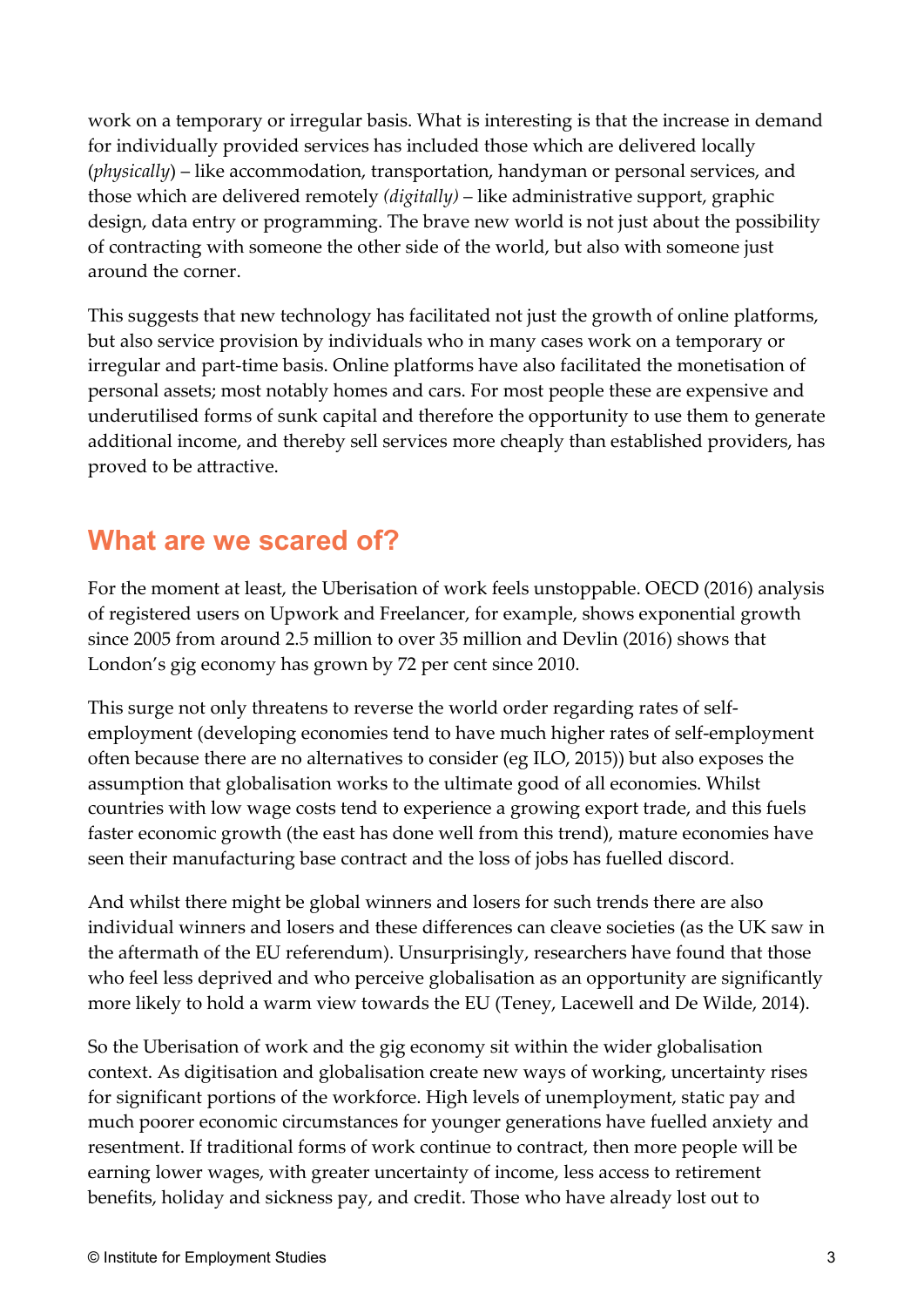globalisation and the Uber economy (and those who think they might), have been part of a groundswell of fear that has allowed populist politicians to take centre stage.

The effect of such shifts is not only to create political unrest but to also create swathes of individuals keen to find new income sources with the potential for a vicious circle of increasing uncertainty. The theoretical availability of an infinite pool of digital providers can not only dampen pay levels but also support jobs becoming smaller and smaller and the commodification of work. Providers might find themselves working a digital 'assembly line' (OECD, 2016) or just one click away from the ultimate automation of work.

And as McKinsey Global Institute (Manyika et al, 2016) has pointed out, part of our discomfort with new forms of work is a result of policy frameworks and safety net programmes not always coping well. However, there are signs that systems fight back: in October 2016 an employment tribunal ruled that Uber's army of self-employed drivers should be classified as employees (Osborne, 2016a) and a union (the Independent Workers Union of Great Britain) has sought recognition by Deliveroo to represent riders in Camden (Osborne, 2016b). The government has also recently announced a six-month review of modern working practices chaired by Matthew Taylor, and HMRC is setting up a new unit, the employment status and intermediaries team, to investigate firms (Osborne, 2016a).

## **Is it really as bad as all that?**

Economic shocks will always be bad for some but sometimes what is bad for a few individuals may benefit the wider economy so we need to look wide in deciding whether the gig economy is the danger so many fear.

First off, for individuals it might be helpful to differentiate between those who enter new forms of work voluntarily and those who are there because they feel they have no choice. There is evidence that for many, the move into the digital economy may not be voluntary; OECD data suggests most people take platform-facilitated contracts of limited duration because they can't find permanent work. For example, analysis in the US suggests some 60 per cent of Uber drivers were looking for a 'proper' job before commencing with Uber (OECD, 2016).

There is also evidence of rather poor terms and conditions. Drop-off is quite high amongst Uber drivers (30 per cent within 6 months and 50 per cent within a year). Across the digital economy, pay levels are constricted, associated employment benefits (including training) are usually non-existent, and wage growth in non-standard work is lower than for standard employees (OECD, 2016; Kalleberg and Dunn, 2016).

However, there is also evidence that it isn't all bad. McKinsey (Manyika et al, 2016), found that independent workers in the US and Europe mostly take such jobs by choice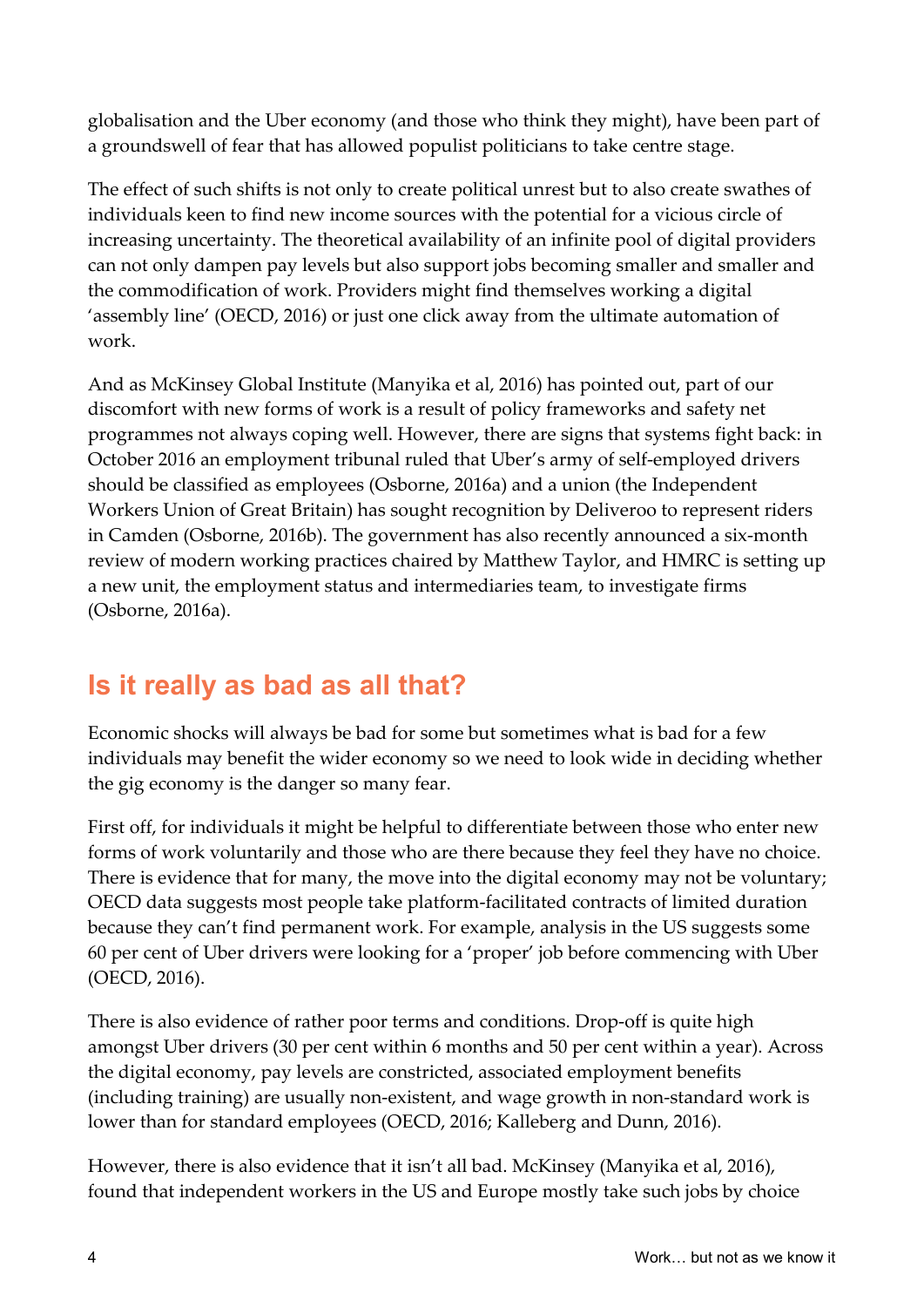and mostly like what they do (although, unsurprisingly, satisfaction with independent work is strongly correlated with choice). It has also been suggested that some kinds of traditionally disadvantaged worker are most likely to benefit from the gig economy (immigrants, those in remote areas and disadvantaged groups (Kalleberg and Dunn, 2016)).

Many people use platforms to boost their primary income. It is very difficult to be accurate with such a fast-evolving market but a US study analysed data from 260,000 individuals active in at least one of 30 different platforms and found that average earnings provided a significant but minority share of income (between 20 and 33%) and that around two thirds of individuals remained traditionally employed whilst working on a platform (Farrell and Greig, 2016).

McKinsey (Manyika et al, 2016) suggests that there could be wider economic benefits from increases in independent work. There are those for whom independent work offers labour market participation and income that they would not otherwise have (part-timers who would like to work more hours, returners, older individuals who want to continue to work, and the unemployed). Other benefits include: increasing capital productivity, ie putting underutilised assets (houses and cars) to work and stimulating consumption (making some services easier to access). Small firms might particularly benefit from the availability of specialised help, reducing the costs and lowering the barriers to starting a business.

However, whilst for individuals platform-facilitated work appears to boost other forms of income rather than provide the sole source, there is some (limited) evidence that the rise of such work might knock-on to more traditional forms of work. The New Economics Foundation (NEF) (Devlin, 2016) claim that nine out of ten taxi drivers surveyed said that their take-home pay had decreased over the last six months and only one in five felt they earned enough through driving to support their families (United Private Hire Drivers, cited in Devlin, 2016). The NEF found that only 61 per cent of the labour force has a secure job that pays at least the minimum wage – a proportion that has been deteriorating over time (Devlin, 2016).

The general view is that the balance of power in labour platforms favours employers and the history of capitalism shows that this is rarely a good thing (for the workers at least). As in the more traditional labour market, those with scarce and in-demand skills will find themselves better placed. McKinsey (Manyika et al, 2016) suggests that such professionals can shape favourable independent work arrangements – 'twas always the way!

## **So what does all this mean?**

In part, the Uberisation of work is not replacing 'real' work but supplementing it. That at least appears to be the case regarding services delivered physically or aspects of the capital platforms as defined by JP Morgan (Farrell and Greig, 2016). Overall, 92 per cent of Airbnb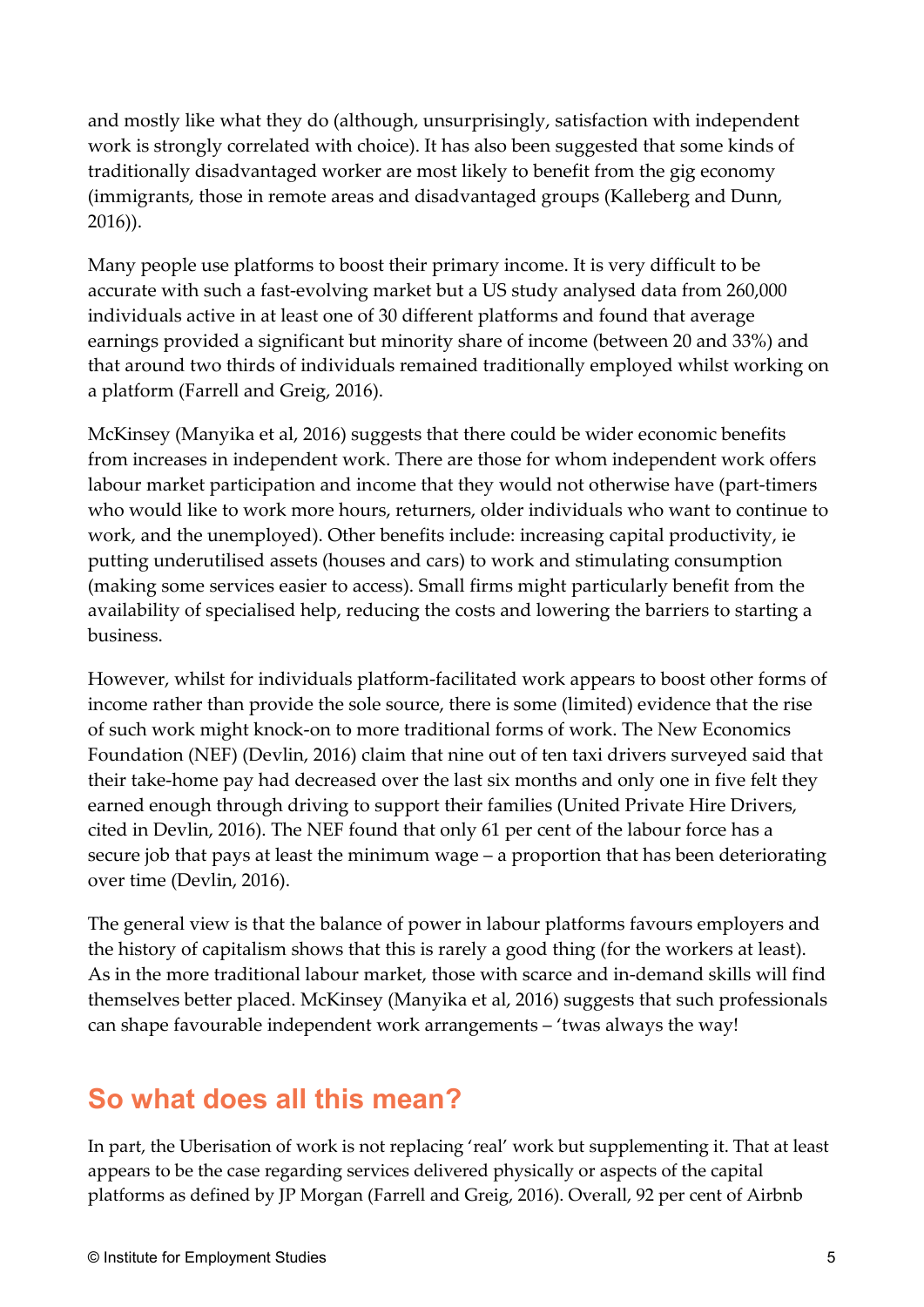hosts say that their revenue supplements their regular income. Uber drivers seem to split between those who work part time (the majority in the US and Australia) and those who work full time or almost full time (France and the UK for example) (OECD, 2016).

Analysis of those working through TaskRabbit (in the US) also suggests rather limited activity, with an average of around four or five mini jobs per year with associated annual revenues of \$475. For those posting physical jobs, the ability of platforms to meet needs is not necessarily perfect either. OECD analysis of Youpijob (France) finds that whilst jobs are quickly responded to (average time for a provider to make an offer is five hours) only 39 per cent of jobs posted are assigned to a provider and, on average, each posted job receives only one offer.

The picture regarding services delivered digitally is that most services are provided by the highly skilled and although the promise is of selling and buying from any geographical location, in reality time zones, prices, language and culture have tended to create barriers to the global reach of platforms. That said, it is notable that the majority of hirers come from high-income and the majority of providers from low-income countries (OECD, 2016).

Brinkley (2015) points out that data doesn't currently support a view that we are going to hell in a digitally procured handcart any time soon. Overall figures on self-employment are not showing increases and job tenures are on the rise. He makes the point that perhaps official statistics are lagging behind labour market changes, but nonetheless estimates that the digital/gig economy is likely to have a total market share of around one per cent of GDP by 2025.

So, whilst it is rather too early to dismiss current concerns as overblown, and perhaps foolhardy to ignore data that suggests rapid growth in activity, there is also cause for staying calm. We are experiencing a market shift in delivery that is currently a long way from maturing but the worst case scenario of the end of work as we know it does not seem likely. These new forms of work may challenge the existing mode of delivery but only for some rather than all forms of work, and they facilitate some customer-provider transactions but again certainly not all. In turn they will bring their own limitations and disadvantages that will inhibit universal adoption, and the signs are that the system bites back; where they push hardest at the boundaries of more traditional forms of work, they may well be increasingly bound by employment legislation which may offset some of the current relative advantage.

#### **References**

- Brinkley I (2015), 'The Gig Economy More Heat than Light', *LinkedIn* [Online]. Available at:<https://www.linkedin.com/pulse/gig-economy-more-heat-than-light-ian-brinkley> [Accessed: 20 January 2017]
- Devlin S (2016), 'Massive Surge in London's Gig Economy', *New Economics Foundation*  [Online]. Available at: [http://neweconomics.org/2016/12/massive-surge-londons-gig](http://neweconomics.org/2016/12/massive-surge-londons-gig-economy/)[economy/](http://neweconomics.org/2016/12/massive-surge-londons-gig-economy/) [Accessed: 20 January 2017]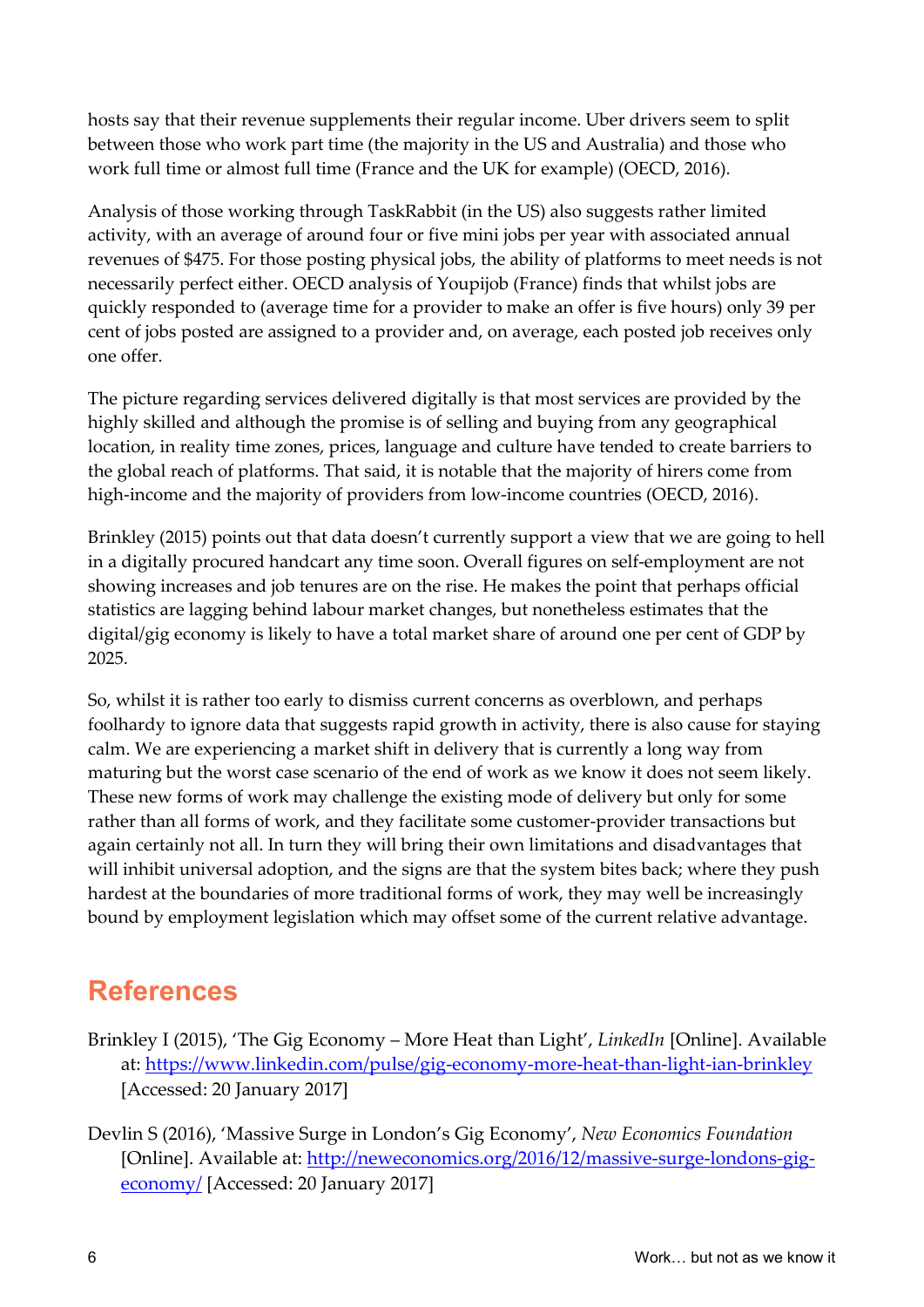- Farrell D, Greig F (2016), *Paychecks, Paydays, and the Online Platform Economy*, JP Morgan Chase Institute
- Hook L (2015), 'Year in a word: Gig economy', *Financial Times* [Online]. Available at: <https://www.ft.com/content/b5a2b122-a41b-11e5-8218-6b8ff73aae15> [Accessed: 27 February 2017]
- ILO (2015), *Non-standard forms of employment: Report for discussion at the Meeting of Experts on Non-Standard Forms of Employment (Geneva, 16–19 February 2015)*, International Labour Office
- Kalleberg A L, Dunn M (2016), 'Good Jobs, Bad Jobs in the Gig Economy', *The Gig Economy: Employment Implications: Perspectives on Work 2016,* Vol. 20
- Manyika J, Lund S, Bughin J, Robinson K, Mischke J, Mahajan D (2016), *Independent work: Choice, necessity, and the gig economy*, McKinsey Global Institute
- OECD (2016), *New Forms of Work in the Digital Economy,* OECD Digital Economy Papers No. 260, OECD Publishing
- Osborne H (2016a), 'Uber loses right to classify UK drivers as self-employed' *The Guardian* [Online]. Available at: [https://www.theguardian.com/technology/2016/oct/28/uber](https://www.theguardian.com/technology/2016/oct/28/uber-uk-tribunal-self-employed-status)[uk-tribunal-self-employed-status](https://www.theguardian.com/technology/2016/oct/28/uber-uk-tribunal-self-employed-status) [Accessed: 20 January 2017]
- Osborne H (2016b), 'Deliveroo union asks for recognition', *The Guardian* [Online]. Available at: [https://www.theguardian.com/business/2016/nov/08/deliveroo-union](https://www.theguardian.com/business/2016/nov/08/deliveroo-union-recognition-iwbg-camden-london-uber)[recognition-iwbg-camden-london-uber](https://www.theguardian.com/business/2016/nov/08/deliveroo-union-recognition-iwbg-camden-london-uber) [Accessed: 20 January 2017]
- Oxford Dictionaries (2017) 'Sharing Economy', *Oxford Dictionaries* [Online]. Available at: [https://en.oxforddictionaries.com/definition/sharing\\_economy](https://en.oxforddictionaries.com/definition/sharing_economy) [Accessed: 27 February 2017]
- Sundarajan A (2016), *The Sharing Economy: The End of Employment and the Rise of Crowd-Based Capitalism*, MIT Press
- Teney C, Lacewell O P, De Wilde P (2014), 'Winners and Losers of Globalization in Europe: attitudes and ideologies', *European Political Science Review*, Vol. 6, No. 4

#### **More on this topic**

Building on our previous work on precarious forms of employment, IES is conducting qualitative research on individuals' experiences of the gig economy for the Department for Business, Energy and Industrial Strategy (BEIS) in 2017.